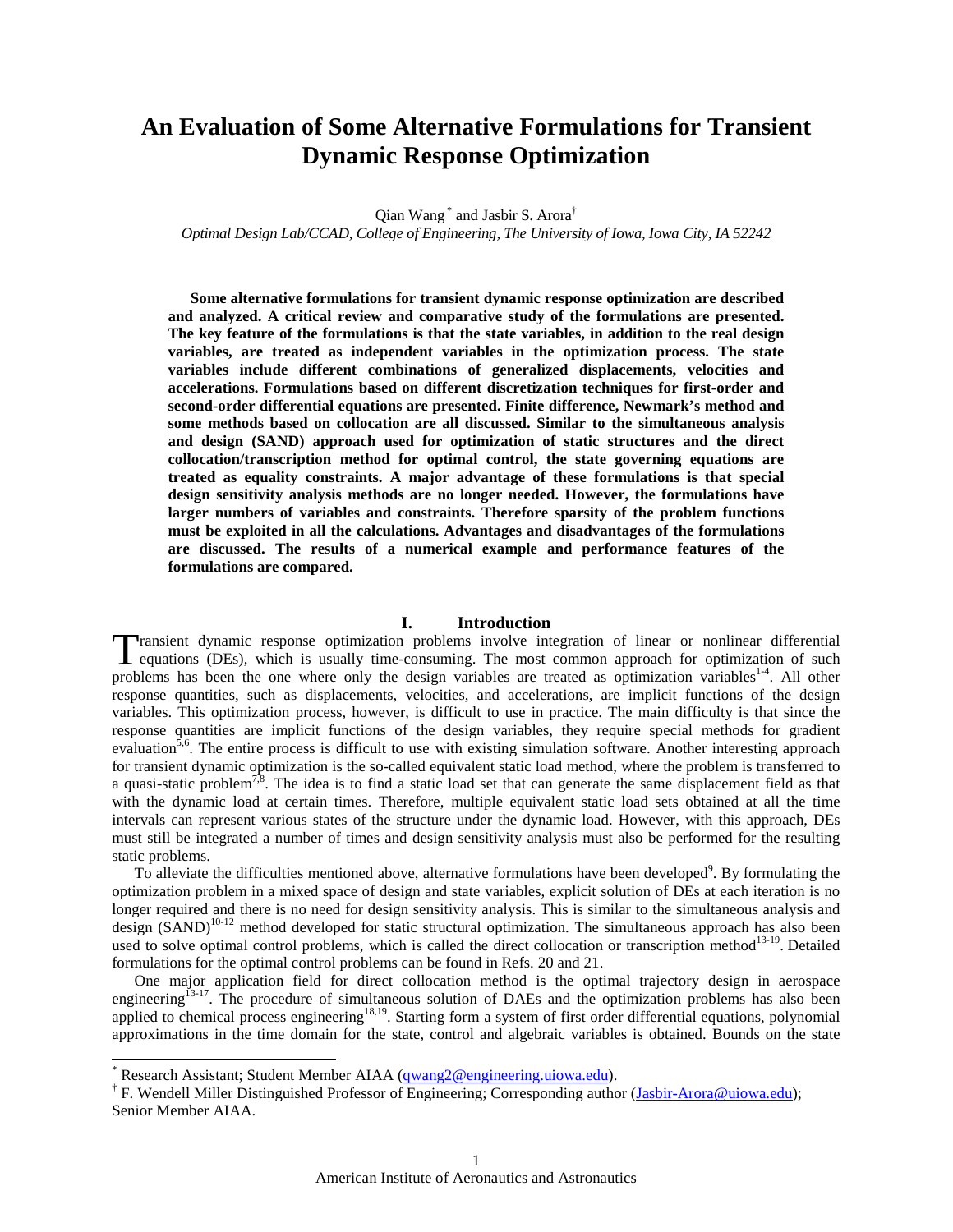variables are enforced at the time grid points, or at all collocation points in the time domain. The optimization variables are the state variables at the time-grid points, first derivatives of the state variables, and the control and the algebraic variables at all collocation points. The resulting nonlinear programming (NLP) are usually solved by a sequential quadratic programming (SQP) method<sup>21-22</sup>, or an interior point method<sup>19</sup>.

 In this research, several simultaneous formulations are reviewed and compared for optimization of transient dynamics problems. Various state variables, such as the displacements, velocities and accelerations are treated as independent variables in the optimization process. The equations of motion are treated as equality constraints. All constraints in these formulations are expressed explicitly in terms of the optimization variables. Therefore their gradient evaluations become quite simple. Although the resulting optimization problem is large but it is quite sparse which can be solved using sparse NLP algorithms. One numerical example is optimized and its solutions are compared with those available in the literature. Advantages and disadvantages of the formulations are discussed.

 The present work describes and evaluates some simultaneous formulations for transient dynamic mechanical systems. The major contributions of the paper are as follows: (1) simultaneous formulations based on the SAND and direct collocation concepts are described, evaluated and compared, (2) some formulations based on the direct discretization of the second order form of the equations of motion (Newmark's method, Hermite interpolation) are proposed, which will facilitate use of the existing simulation software in the optimization process, and (3) a modern and powerful optimization algorithm and associated software are used that take full advantage of the sparsity structure of the simultaneous formulations.

# **II. Dynamic Response Optimization Problem**

 The basic dynamic response optimization problem is to determine design parameters related to stiffness and damping properties of the dynamic system, to achieve certain goals (e.g., minimization of a cost function, such as the maximum displacement or acceleration) while satisfying all the performance requirements.

#### **A. Governing Equations**

Let **x** be an *m* dimensional vector to represent the design variables for the problem, which may directly include the mass, stiffness and damping parameters of the dynamic system, and **z** be a *d* dimensional vector that represents the state variables for the problem. The equation of motion for a linear system are written as follows (nonlinear problem can be treated similarly):

$$
\mathbf{M}(\mathbf{x})\ddot{\mathbf{z}}(t) + \mathbf{C}(\mathbf{x})\dot{\mathbf{z}}(t) + \mathbf{K}(\mathbf{x})\mathbf{z}(t) = \mathbf{F}(\mathbf{x}, t)
$$
(1)

with the initial conditions  $\mathbf{z}(0) = \mathbf{z}_0$ , and  $\dot{\mathbf{z}}(0) = \dot{\mathbf{z}}_0$ . Note that **M**, **C** and **K** represent system matrices  $(d \times d)$ . In mechanical systems, these are the generalized mass, stiffness and damping matrices.  $\mathbf{F}(\mathbf{x},t)$  is the generalized force vector of dimension  $d \times 1$ . The equations of motion can be solved directly in the second order form<sup>23,24</sup> in Eq. (1), or by converting it to a first order form, the so-called the *state space representation* of Eq. (1), as:

$$
\dot{\mathbf{y}}(t) = \mathbf{f}(\mathbf{y}(t), \mathbf{x}, t) = \overline{\mathbf{K}}(\mathbf{x})\mathbf{y}(t) + \overline{\mathbf{F}}(\mathbf{x}, t)
$$
(2)

where  $\mathbf{y}^T = [\mathbf{z} \quad \dot{\mathbf{z}}]$ ,  $\overline{\mathbf{K}}$  is the system matrix  $(2d \times 2d)$ , and  $\overline{\mathbf{F}}(\mathbf{x},t)$  is  $2d \times 1$  vector given as:

$$
\overline{\mathbf{K}}(\mathbf{x}) = \begin{bmatrix} \mathbf{0} & \mathbf{I} \\ -\mathbf{M}^{-1}(\mathbf{x})\mathbf{K}(\mathbf{x}) & -\mathbf{M}^{-1}(\mathbf{x})\mathbf{C}(\mathbf{x}) \end{bmatrix}; \ \overline{\mathbf{F}}(\mathbf{x},t) = \begin{bmatrix} \mathbf{0} \\ \mathbf{M}^{-1}(\mathbf{x})\mathbf{F}(\mathbf{x},t) \end{bmatrix}
$$
(3)

in which **I** is a  $d \times d$  identity matrix. It is worthwhile to examine both the second and the first order forms of the dynamics equations.

### **B. Cost Function and Constraints**

In general, a cost functional includes the state and design variables, as

$$
J = c_0(\mathbf{x}, T) + \int_0^T h_0(\mathbf{x}, \mathbf{z}, \dot{\mathbf{z}}, \ddot{\mathbf{z}}, t) dt
$$
 (4)

where *T* is the total time interval considered. The objective *J* may be the cost of the system, a performance measure, or any other function of the state variables. A time-dependent functional, such as maximum acceleration or displacement, can also be treated as an objective.

 Design requirements are imposed as inequality constraints. One type of constraints is not dependent on time, which is treated easily in the optimization process. The other type of constraints is the so-called *point-wise constraint*, which needs to be satisfied at each point of the entire time interval  $t \in [0, T]$ :

$$
g(x, z, \dot{z}, \ddot{z}, t) \le 0 \tag{5}
$$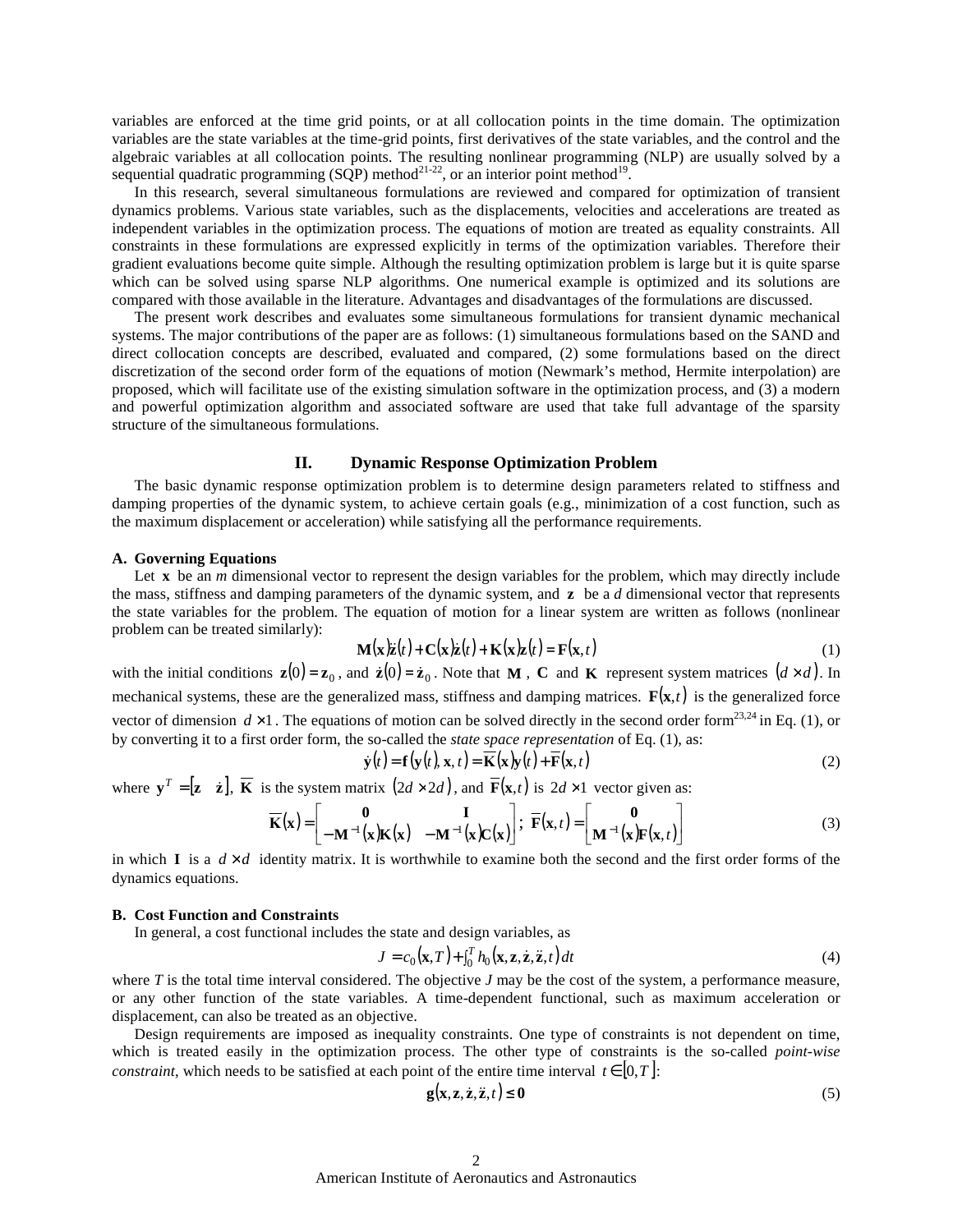Five treatments of the point-wise constraints have been discussed in the literature<sup>5</sup>. In this study, the conventional treatment is used where the time interval is divided into *N* subintervals (*N+*1 time grid points) and the constraints are imposed at each time grid point:

$$
\mathbf{g}_i(\mathbf{x}, \mathbf{z}_i, \dot{\mathbf{z}}_i, \ddot{\mathbf{z}}, t_i) \leq \mathbf{0}, \qquad i = 0, N
$$
 (6)

The length of the subinterval is  $\Delta t$ , and is defined as  $\Delta t = T/N$ . In dynamic systems, the time-dependent inequality constraints in Eq. (5) may include the displacement, velocity and acceleration constraints. Some time-independent constraints include the lower and upper bounds for the design variables.

 If the first-order form of the DEs is used, state space variables **y** in Eq. (2), i.e., displacements **z** and velocities  $\dot{z}$  are used in the constraint expressions. The problem is to determine  $\dot{x}$  to minimize the cost function in Eq. (4), subject to the first order DEs in Eq. (2), and

$$
g(x, y, y, t) \le 0 \tag{7}
$$

Note that Eqs. (2) and (7) are discretized into  $N+1$  equations in the entire time interval  $[0, T]$ , and they represent a system of constraints as follows:

$$
\mathbf{g}_i(\mathbf{x}, \mathbf{y}_i, \dot{\mathbf{y}}_i, t_i) \leq \mathbf{0}, \qquad i = 0, N
$$
 (8)

 The optimization problem is to find **x** to minimize the cost functional in Eq. (4) subject to the constraints of Eqs. (1) and (5), or (2) and (6), and other time-independent constraints. If the problem is solved based on the conventional formulation, where the optimization is carried out only in the space of design variables, the equations of motion in (1) and (2) need to be integrated to determine the system response and thus calculate various functions of the optimization problem. Since the constraint functions in this formulation are implicit functions of the design variables, implicit differentiation procedures need to be used to evaluate the gradients. Analytically, the direct differentiation or the adjoint variable method can be used<sup>5,6</sup>. These procedures are difficult to implement with an existing simulation code, because the code needs to be recalled to solve for displacement, velocity and acceleration gradients or the adjoint vectors. Then, the gradients of the response functionals need to be assembled using the adjoint vectors or the displacement gradients.

# **III. Simultaneous Formulations Based on First Order DEs**

In this section, simultaneous formulations based on the direct collocation/transcription method of optimal control are presented and discussed. In these formulations, the system of first order DEs is directly discretized and imbedded into the optimization formulation. Starting form a system of first order differential equations, approximations in the time domain for the state variables are set up and collocation is enforced at certain time points. Direct collocation/transcription methods are used often in trajectory optimization, chemical process engineering, and robotic motion planning.

These formulations are based on different discretization and integration techniques. The first order state differential equations in Eq. (2) are approximated within each segment using an integration formula. The approximate integration formulation is then transformed to a set of algebra equations, the so-called defect equations, which need to be set to zero to enforce the DEs. In this section, the following notations are used:

$$
\mathbf{y}_{c,i} = \mathbf{y}(t_{c,i}); \quad \mathbf{f}_{c,i} = \mathbf{f}(\mathbf{y}_{c,i}, \mathbf{x}, t_{c,i})
$$
(9)

where  $t_{c,i} = (t_{i-1} + t_i)/2$ ,  $(i = 1, N)$ .  $t_{c,i}$ ,  $\mathbf{y}_{c,i}$  and  $\mathbf{f}_{c,i}$  are the center of the time interval and the corresponding state variables and derivatives.

#### **A. Simultaneous Formulation Based on Trapezoidal Discretization (TR)**

This formulation is based on the trapezoidal rule of numerical integration<sup>25</sup>. The general form of integration from time  $t_{i-1}$  to  $t_i$  is given as

$$
\mathbf{y}_{i} = \mathbf{y}_{i-1} + \int_{t_{i-1}}^{t_i} \dot{\mathbf{y}} dt = \mathbf{y}_{i-1} + \int_{t_{i-1}}^{t_i} \mathbf{f} dt
$$
 (10)

If the trapezoidal approximation is considered, the defect equations can be set up<sup>16</sup> as

$$
\zeta_i = \mathbf{y}_i - \mathbf{y}_{i-1} - \frac{\Delta t}{2} (\mathbf{f}_i + \mathbf{f}_{i-1}), \qquad i = 1, N
$$
\n(11)

where

$$
\mathbf{f}_i = \mathbf{f}(\mathbf{y}(t_i), \mathbf{x}, t_i) \tag{12}
$$

In this formulation, the state variables  $y_i$  ( $i = 0, N$ ) are chosen as the optimization variables. The defect equation in Eq. (12) needs to be satisfied to enforce the DEs; therefore, this formulation is to minimize the objective function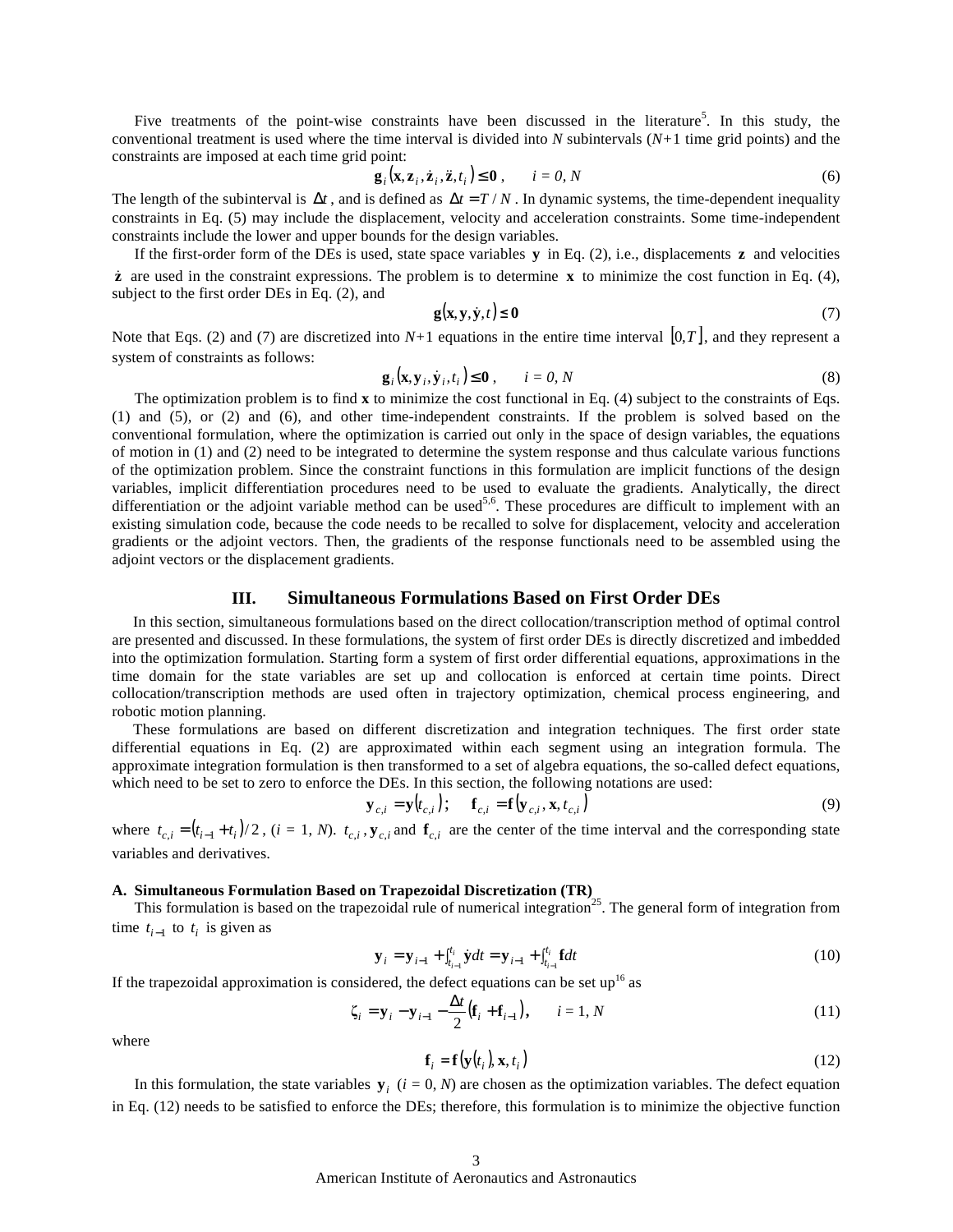in Eq. (4), subject to the equality constraints as

$$
\mathbf{y}_i - \mathbf{y}_{i-1} - \frac{\Delta t}{2} \left( \mathbf{f}_i + \mathbf{f}_{i-1} \right) = \mathbf{0}, \qquad i = 1, N
$$
\n(13)

and the discretized form of inequality constraints in Eq. (8). Note that time-dependent constraints on the state variable **y** can be imposed on the discrete time grid points, i.e.,  $\mathbf{y}_i$  ( $i = 0, N$ ). This formulation is based on a linear approximation of the state gradient **f** , and therefore a quadratic approximation of the state variables **y** in each time subinterval. It can also be derived from the forward difference approximation of the average velocities and accelerations in each time subinterval.

# **B. Simultaneous Formulation Based on Compressed Hermite-Simpson Discretization (CHS)**

If the Simpson rule is used in the numerical integration in Eq.  $(10)$ , the defect equations<sup>13,17</sup> are

$$
\zeta_i = \mathbf{y}_i - \mathbf{y}_{i-1} - \frac{\Delta t}{6} \left( \mathbf{f}_i + 4 \mathbf{f}_{c,i} + \mathbf{f}_{i-1} \right), \qquad i = 1, N
$$
\n(14)

where  $f_{c,i}$  and  $f_i$  are defined in Eqs. (9) and (12), respectively. And

$$
\mathbf{y}_{c,i} = \frac{1}{2} (\mathbf{y}_{i-1} + \mathbf{y}_i) + \frac{\Delta t}{8} (\mathbf{f}_{i-1} - \mathbf{f}_i)
$$
(15)

The state variables  $y_i$  ( $i = 0, N$ ) are chosen as the optimization variables. This formulation is to minimize the objective function in Eq. (4), subject to the inequality constraints in Eq. (8), and the equality constraints (approximated state equation) as

$$
\mathbf{y}_{i} - \mathbf{y}_{i-1} - \frac{\Delta t}{6} \left( \mathbf{f}_{i} + 4 \mathbf{f}_{c,i} + \mathbf{f}_{i-1} \right) = \mathbf{0}, \qquad i = 1, N
$$
\n(16)

Note that time-dependent constraints on the state variables can be imposed at the discrete time grid points, or both the discrete time grid points and the center of each time subintervals. In this formulation, the state variables **y** are

chosen as continuous differentiable functions and defined piecewise as cubic polynomials between  $y_{i-1}$  and  $y_i$ . This formulation can also be derived by collocating the first derivatives as equality constraints at the center point of each subinterval $13,17$ .

#### **C. Simultaneous Formulation Based on Separated Hermite-Simpson Discretization (SHS)**

An alternate form can be obtained, if both the state variables  $y_i$  ( $i = 0$ , N) and  $y_{c,i}$  ( $i = 0$ , N-1) are treated as optimization variables<sup>26</sup>. In this case, the equality constraints are in Eq. (16) and

$$
\mathbf{y}_{c,i} - \frac{1}{2} (\mathbf{y}_{i-1} + \mathbf{y}_i) - \frac{\Delta t}{8} (\mathbf{f}_{i-1} - \mathbf{f}_i) = \mathbf{0}, \qquad i = 1, N
$$
\n(17)

where  $f_{c,i}$  and  $f_i$  are defined in Eqs. (9) and (12), respectively. Equation (17) contains additional constraints that need to be satisfied. The time-dependent constraints on the state variables can be imposed at the discrete time grid points, or both the discrete time grid points and the center of each time subintervals.

## **IV. Simultaneous Formulations Based on Second Order DEs**

Although a large number of accurate, high-order or multi-step numerical methods are available to solve the system of first order  $\text{DEs}^{25}$ , the analysis of practical structural and mechanical dynamics also heavily rely on those single-step direct time integration methods that solve the second order DEs directly<sup>23,24</sup>. These methods are usually more efficient, and they are widely used in many commercial codes. Therefore, the development of simultaneous formulations combined with the second order form of the DEs will bring benefit to use these available codes directly. In the next section, some of these formulations are presented, and they are based on Newmark's method, central difference method and Hermite interpolation.

# **A. Simultaneous Formulations Based on Newmark's Method (Newmark)**

#### *1. The Newmark's method*

 The Newmark's method is one of the most popular single step direct integration methods for second order DEs. Based on the assumption that the acceleration is linear within each time step, the following equations can be set up:

$$
\mathbf{z}_{i+1} = \mathbf{z}_i + \Delta t \dot{\mathbf{z}}_i + \left(\frac{1}{2} - \beta\right) \Delta t^2 \ddot{\mathbf{z}}_i + \beta \Delta t^2 \ddot{\mathbf{z}}_{i+1}
$$
(18)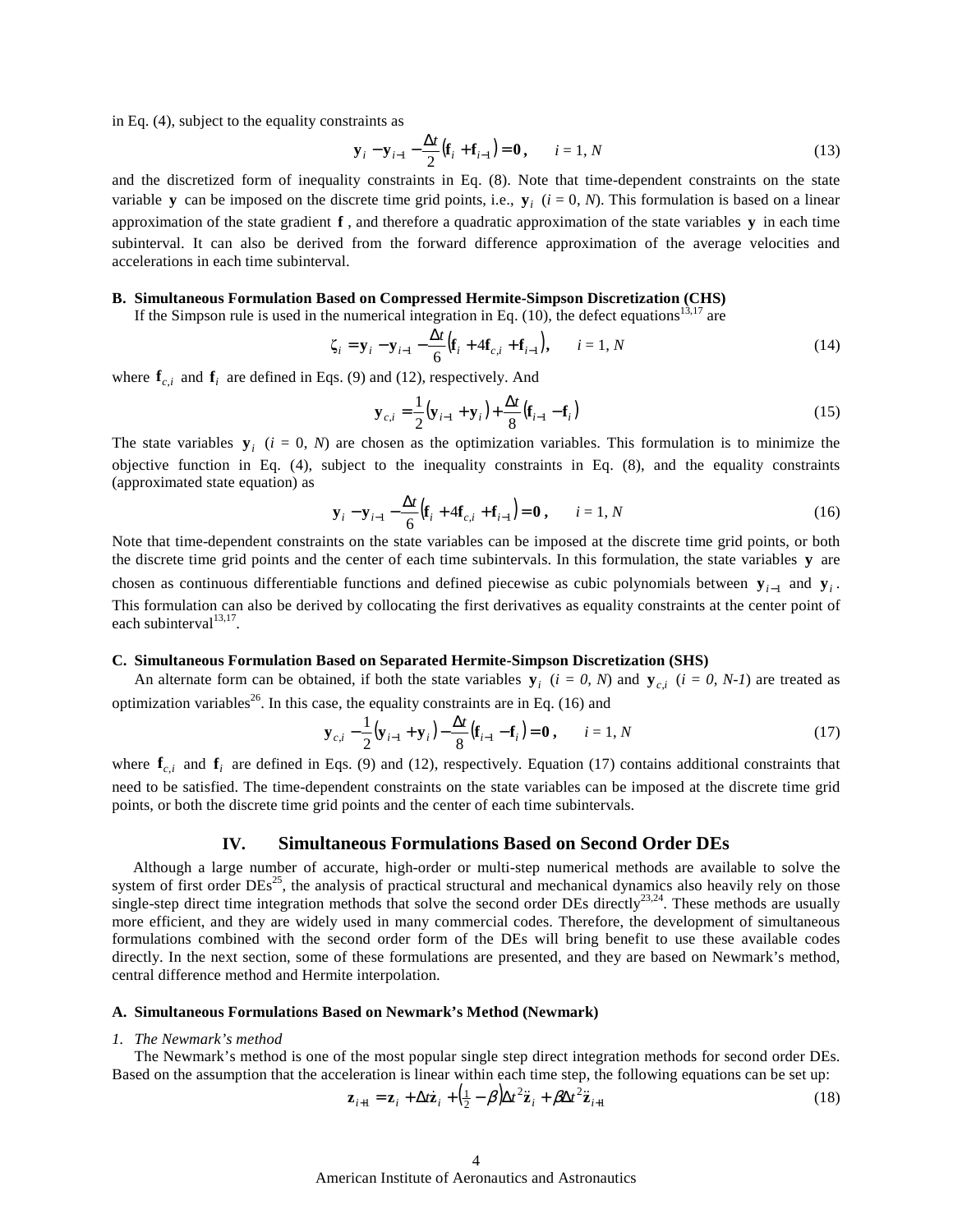$$
\dot{\mathbf{z}}_{i+1} = \dot{\mathbf{z}}_i + (1 - \gamma)\Delta t \ddot{\mathbf{z}}_i + \gamma \Delta t \ddot{\mathbf{z}}_{i+1}
$$
(19)

Two widely used cases of Eqs. (18) and (19) are as follows:

- $\gamma = \frac{1}{2}$  and  $\beta = \frac{1}{4}$ , called the average acceleration method.
- $\gamma = \frac{1}{2}$  and  $\beta = \frac{1}{6}$ , called the linear acceleration method.

Note that when  $\gamma = \frac{1}{2}$  and  $\beta = 0$ , Eqs. (18) and (19) can be reduced to very simple form, and this is in fact the central difference method, also the constant acceleration method. For general cases when  $\beta \neq 0$ , it is not easy to use the displacements to express the velocities and accelerations. When  $\beta = 0$ , it is possible to express the velocities and accelerations with respect to the displacements in a simple form. The central difference method will be discussed in next section. Two possible simultaneous formulations based on Newmark's method in Eqs. (18) and (19) are discussed in this section.

## *2. Design variables, displacements and velocities as optimization variables (Newmark-1)*

 If displacements and velocities are treated as optimization variables, accelerations can be expressed in terms of the displacements and velocities. Therefore, an explicit form can be obtained for the dynamic optimization problem. The problem is to determine  $\bf{x}$ ,  $\bf{z}$  and  $\bf{\dot{z}}$  ( $i = -1, N+1$ ) to minimize the cost function of Eq. (4), subject to the state equations (1), and constraint in Eq. (6). More equality constraints are needed due to the introduction of additional variables. Rearranging the Newmark's equations in Eqs. (18) and (19), the accelerations are expressed as follows:

$$
\ddot{\mathbf{z}}_i = \frac{1}{\varphi} \left[ -\gamma \mathbf{z}_i + \gamma \mathbf{z}_{i+1} - (\gamma - \beta) \Delta t \dot{\mathbf{z}}_i - \beta \Delta t \dot{\mathbf{z}}_{i+1} \right]
$$
(20)

$$
\ddot{\mathbf{z}}_{i+1} = \frac{1}{\varphi} \left[ (1 - \gamma) \mathbf{z}_i - (1 - \gamma) \mathbf{z}_{i+1} + \left( \frac{1}{2} - \gamma + \beta \right) \Delta t \dot{\mathbf{z}}_i + \left( \frac{1}{2} - \beta \right) \Delta t \dot{\mathbf{z}}_{i+1} \right]
$$
(21)

where  $\varphi = (\frac{1}{2}\gamma - \beta)\Delta t^2$  $\varphi = (\frac{1}{2}\gamma - \beta)\Delta t^2$ . The equality constraints among the variables  $\mathbf{z}_i$ , and  $\dot{\mathbf{z}}_i$  can be constructed by substituting Eqs. (20) or (21) into (19) or (20), as

$$
(1-\gamma)\mathbf{z}_i + (2\gamma - 1)\mathbf{z}_{i+1} - \gamma \mathbf{z}_{i+2} + (\frac{1}{2} - \gamma + \beta)\Delta t \mathbf{z}_i + (\frac{1}{2} - 2\beta + \gamma)\Delta t \mathbf{z}_{i+1} + \beta \Delta t \mathbf{z}_{i+2} = \mathbf{0}
$$
(22)

Note that in Eqs. (20) and (21),  $\frac{1}{2}\gamma - \beta \neq 0$ . This means that the average acceleration method where  $\gamma = \frac{1}{2}$  and  $\beta = \frac{1}{4}$ , is not applicable here. The basic idea of the formulations based on the direct discretization of second order DEs is that the system of DEs is discretized as equality constraints. However, it is not possible to express  $\ddot{\mathbf{z}}_i$  in terms of  $z_i$  and  $\dot{z}_i$ , from Newmark's equations in Eqs. (18) and (19). Therefore, it is not easy to express and evaluate the equality equations in Eq. (1).

#### *3. Design variables, displacements, velocities and accelerations as optimization variables (Newmark-2)*

From Eq. (1), it is seen that other simultaneous formulations are possible. If the displacements  $\bf{z}$ , velocities  $\bf{\dot{z}}$ and accelerations  $\ddot{z}$  are treated as variables simultaneously, another explicit form is obtained. The problem is to determine **x**, **z** ( $i = -1, N+1$ ), **z** and  $\ddot{z}$  ( $i = 0, N$ ) to minimize the cost function of Eq. (4), subject to the equations of motion (1), and discretized constraints in Eq.  $(6)$ . It is obvious that the equality constraints in Eq. (1) are explicit with respect to the optimization variables **x**, **z**, **ż** and  $\ddot{z}$ . However, more equality constraints are needed, since the state variables are related to each other by the Newmark's equations in Eqs. (18) and (19). These need to be imposed in the formulation.

#### **B. Simultaneous Formulations Based on Central Difference Method (CD)**

 Three simultaneous formulations based on the central difference approximation have been presented and evaluated in Ref. 9. Details of these three formulations are not presented here. However, these formulations include displacement only (CD-1), displacement and velocity (CD-2), and displacement, velocity and acceleration (CD-3) as additional optimization variables, respectively. Finite difference relationships are used as equality constraints in the formulations, which makes the implementation of the algorithm quite simple, as

$$
\dot{\mathbf{z}}_i = \dot{\mathbf{z}}_i(t_i) = \frac{\mathbf{z}_{i+1} - \mathbf{z}_{i-1}}{2\Delta t}, \qquad i = 0, N
$$
\n(23)

$$
\ddot{\mathbf{z}}_i = \ddot{\mathbf{z}}_i(t_i) = \frac{\mathbf{z}_{i+1} - 2\mathbf{z}_i + \mathbf{z}_{i-1}}{\Delta t^2}, \qquad i = 0, N
$$
\n(24)

#### **C. Simultaneous Formulation Based on Piecewise Hermite interpolation (Hermite)**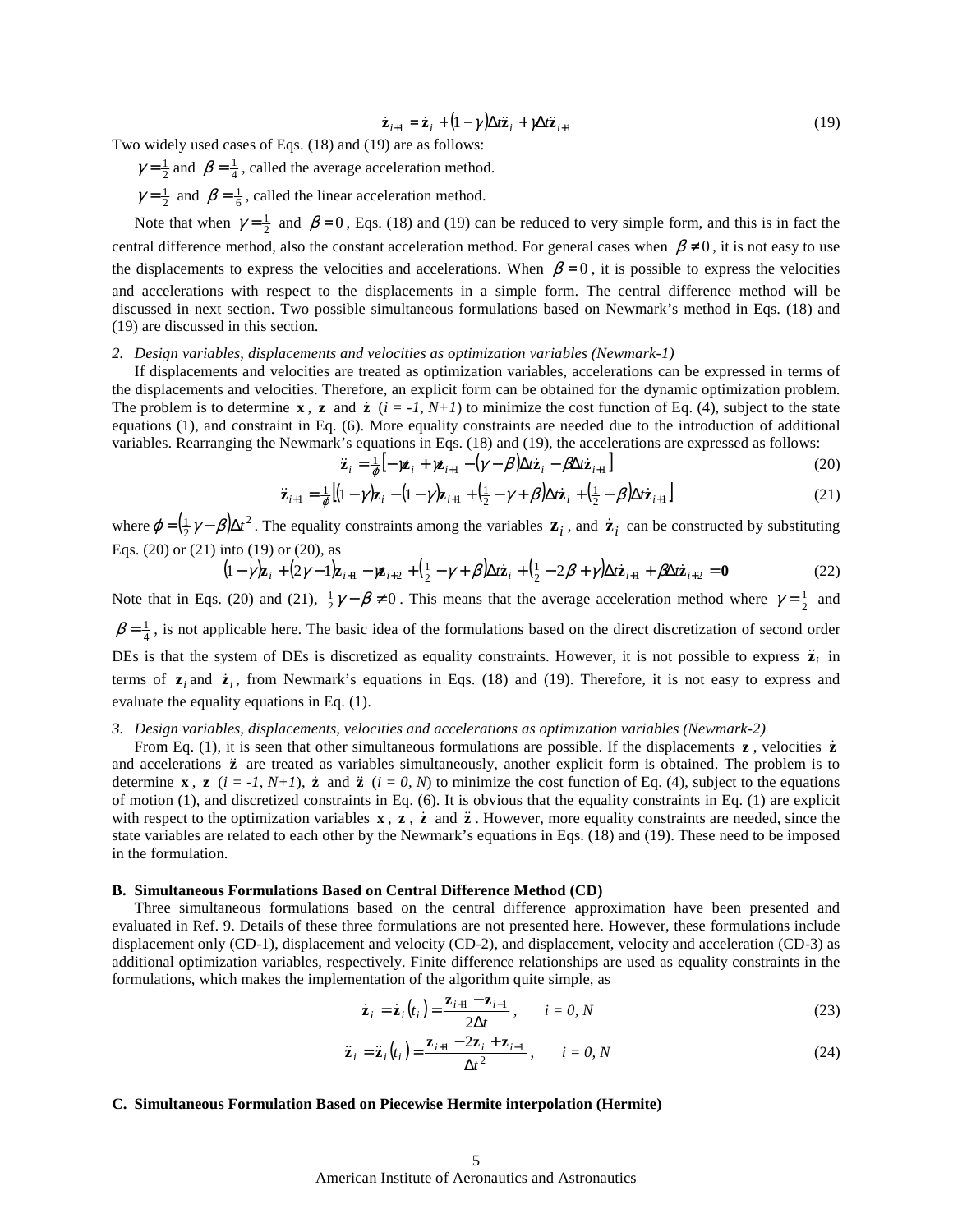The basic discretization scheme is as follows: the state variables **z** are chosen as continuous differentiable functions and defined as piecewise cubic polynomials between  $z_i$  and  $z_{i+1}$ , with the state equations (1) satisfied at  $t_i$  and  $t_{i+1}$ . For  $t \in [t_i, t_{i+1}]$ , using a parameter  $u \in [0,1]$ , such that  $t = t_i + u\Delta t$ , the approximation of state variables **z** is

$$
\mathbf{z}_a(t) = \sum_{k=0}^{3} \mathbf{c}_k^i u^k
$$
 (25)

where

$$
\mathbf{c}_{0}^{i} = \mathbf{z}_{i}; \qquad \mathbf{c}_{1}^{i} = \Delta t \mathbf{z}_{i}
$$
\n
$$
\mathbf{c}_{2}^{i} = -3\mathbf{z}_{i} - 2\Delta t \mathbf{z}_{i} + 3\mathbf{z}_{i+1} - \Delta t \mathbf{z}_{i+1}; \ \mathbf{c}_{3}^{i} = 2\mathbf{z}_{i} + \Delta t \mathbf{z}_{i} - 2\mathbf{z}_{i+1} + \Delta t \mathbf{z}_{i+1}
$$
\n(26)

where  $\Delta t = t_{i+1} - t_i$ . The approximation function (25) of the state variables must satisfy the DEs (1) at the grid point  $t_i$  (*i* = 0, *N*). The time dependent constraints are satisfied at the grid points, and at the centers  $t_{c,i} = (t_i + t_{i+1})/2$  (*i* = *0, N-1*).

The optimization problem is to determine  $\bf{x}$ ,  $\bf{z}$ , and  $\bf{\dot{z}}$  to minimize the cost function of Eq. (4), subject to the equality constraints in Eq. (1) at the discrete time grid points, and the discretized inequality constraints in Eq. (6) at the time grid point and the middle of each point. From Eq. (25),

$$
\dot{\mathbf{z}}_a(t) = \sum_{k=1}^3 \frac{k}{\Delta t} \mathbf{c}_k^i u^{k-1} \; ; \qquad \ddot{\mathbf{z}}_a(t) = \sum_{k=2}^3 \frac{k(k-1)}{\Delta t^2} \mathbf{c}_k^i u^{k-2} \tag{27}
$$

at the grid point  $t = t_i$ ,

$$
\ddot{\mathbf{z}}_i = \ddot{\mathbf{z}}_a(t_i) = \frac{2}{\Delta t^2} \left( -3\mathbf{z}_i + 3\mathbf{z}_{i+1} - 2\Delta t \dot{\mathbf{z}}_i - \Delta t \dot{\mathbf{z}}_{i+1} \right)
$$
(28)

A system of equality constraints is obtained at each time grid point, as

$$
\mathbf{M}(\mathbf{x})\left[\frac{2}{\Delta t^2}(-3\mathbf{z}_i+3\mathbf{z}_{i+1}-2\Delta t\dot{\mathbf{z}}_i-\Delta t\dot{\mathbf{z}}_{i+1})\right]+\mathbf{C}(\mathbf{x})\dot{\mathbf{z}}_i+\mathbf{K}(\mathbf{x})\mathbf{z}_i=\mathbf{F}_i(\mathbf{x},t_i), \qquad i=0, N
$$
\n(29)

The relationships between the displacement and velocity variables are obtained from Eq. (28), as

$$
3\mathbf{z}_{i} - 3\mathbf{z}_{i+2} + \Delta t (\dot{\mathbf{z}}_{i} + 4\dot{\mathbf{z}}_{i+1} + \dot{\mathbf{z}}_{i+2}) = \mathbf{0}
$$
(30)

#### **D. Simultaneous Formulation Based on Cubic B-Spline Interpolation (BSpline)**

 If the final state variable history needs to be very smooth, cubic B-spline interpolation (Mortenson 1985) can be used. B-splines have many important properties such as continuity, differentiability, and local control. There are a number of ways to define the B-spline basis functions, and here the uniform B-spline is used. Let  $T = \{t_0, t_1, \ldots, t_m\}$ be a non-decreasing sequence of real numbers, i.e.,  $t_i \leq t_{i+1}$ ,  $i = 0, ..., m-1$ . The  $t_i$  are called *knots*, and they are evenly spaced for a uniform B-spline. A cubic B-spline is defined as

$$
z(t) = \sum_{j=0}^{n} N_{j,4}(t) P_j; \qquad 0 \le t \le T
$$
\n(31)

where the  ${P_j}$ ,  $j = 0, ..., n$  are the  $(n+1)$  *control points*, and the  ${N_{j,4}(t)}$  are the cubic B-spline basis functions defined on the non-periodic knot vector (( $m+1$ ) knots). Using a parameter  $u \in [0,1]$  defined as such that  $t = t_i + u\Delta t$ , the basis functions of a cubic B-spline are as follows,

$$
N_{j,4}(u) = \frac{1}{6} \left( -u^3 + 3u^2 - 3u + 1 \right) N_{j+1,4}(u) = \frac{1}{6} \left( 3u^3 - 6u^2 + 4 \right)
$$
  
\n
$$
N_{j+2,4}(u) = \frac{1}{6} \left( -3u^3 + 3u^2 + 3u + 1 \right) N_{j+3,4}(u) = \frac{1}{6} \left( u^3 \right)
$$
\n(32)

Since each segment of the curve is defined by four control points, for  $t_i \le t_{i+1}$ , Eq. (31) can be simplified as,

$$
z(u) = N_{i,4}(u)P_i + N_{i+1,4}(u)P_{i+1} + N_{i+2,4}(u)P_{i+2} + N_{i+3,4}(u)P_{i+3}
$$
\n(33)

Since the first and second order derivatives of the displacement are needed in the dynamic optimization, the *k*th derivatives of a cubic B-spine curve can be easily obtained from Eq. (32), since only the basis functions are functions of time.

 In this formulation, the control vector **P** for each DOF are chosen as the optimization variables. This formulation is to minimize the objective function in Eq. (4), subject to the inequality constraints in Eq. (5), as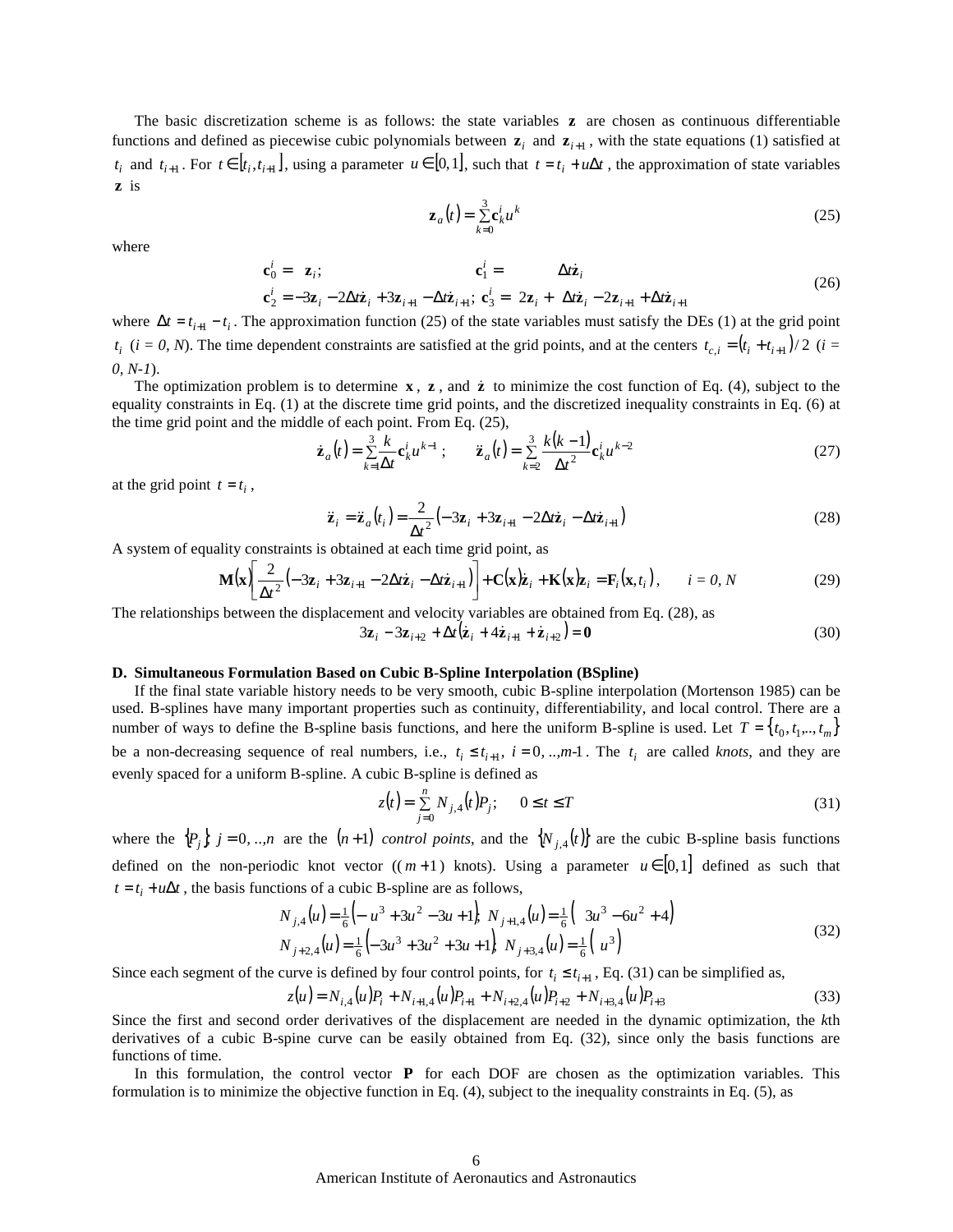$$
g(x, P, t) \le 0 \tag{34}
$$

 Note that the equilibrium equations in Eq. (1) can be expressed by **P** similarly and treated as equality constraints in the formulation. The time-dependent constraints on the state variables can be imposed on the discrete time grid points.

# **V. Evaluation of Formulations**

Table 1 shows the sizes of all the formulations. The following symbols are used in the table:  $m =$  number of elements in the design variable vector  $\mathbf{x}$ ; *N* = number of time intervals (number of grid points = *N* + 1); *n* = number of control points in a cubic B-spline;  $d =$  number of DEs in Eq. (1), or the dimension of vector  $\mathbf{z}$ ;  $e =$  number of constraints in **g**; however, some of the inequality constraints in some alternative formulations become simple bounds on the variables.

| <b>Formulations</b>                 |                 | <b>Variables</b>                                               | <b>No. of Variables</b> | <b>No. of Equality</b><br><b>Constraints</b> | <b>No. of Inequality</b><br><b>Constraints</b> |  |  |
|-------------------------------------|-----------------|----------------------------------------------------------------|-------------------------|----------------------------------------------|------------------------------------------------|--|--|
| <b>Conventional</b>                 |                 | $\mathbf x$                                                    | $\boldsymbol{m}$        | 0                                            | $e(N+1)$                                       |  |  |
|                                     | TR              | x, y                                                           | $m + 2dN + 2d$          | 2dN                                          | $e(N+1)$                                       |  |  |
| 1 <sup>st</sup> order<br><b>DEs</b> | <b>CHS</b>      | $\mathbf{x}, \mathbf{y}, \mathbf{y}_c$                         | $m + 2dN + 2d$          | 2dN                                          | $e(2N+1)$                                      |  |  |
|                                     | <b>SHS</b>      | X, Z, Z                                                        | $m + 4dN + 2d$          | 4dN                                          | $e(2N+1)$                                      |  |  |
|                                     | Newmark-1       | $\mathbf{x}, \mathbf{z}, \dot{\mathbf{z}}$                     | $m+2dN+6d$              | $2dN+2d$                                     | $e(N+1)$                                       |  |  |
|                                     | Newmark-2       | $\mathbf{X}, \mathbf{Z}, \dot{\mathbf{Z}}, \dddot{\mathbf{Z}}$ | $m + 3dN + 9d$          | $3dN+5d$                                     | $e(N+1)$                                       |  |  |
|                                     | $CD-1$          | X, Z                                                           | $m+dN+3d$               | $dN+d$                                       | $e(N+1)$                                       |  |  |
| $2nd$ order                         | $CD-2$          | X, Z, Z                                                        | $m+2dN+6d$              | $2dN+2d$                                     | $e(N+1)$                                       |  |  |
| <b>DEs</b>                          | $CD-3$          | $\mathbf{X}, \mathbf{Z}, \dot{\mathbf{Z}}, \ddot{\mathbf{Z}}$  | $m+3dN+5d$              | $3dN+3d$                                     | $e(N+1)$                                       |  |  |
|                                     | <b>Hermite</b>  | X, Z, Z                                                        | $m+2dN+4d$              | $2dN+d$                                      | $e(2N+1)$                                      |  |  |
|                                     | <b>B</b> Spline | X, P                                                           | $m+nd$                  | $dN+d$                                       | $e(N+1)$                                       |  |  |

**Table 1. Number of variables and constraints for different formulations** 

| Table 2. Advantages and disadvantages of different formulations |  |
|-----------------------------------------------------------------|--|
|                                                                 |  |

| <b>Formulations</b><br><b>Advantages</b> |                 | <b>Disadvantages</b>                                                                                                                                                                  |                                                                                                                                        |  |  |  |
|------------------------------------------|-----------------|---------------------------------------------------------------------------------------------------------------------------------------------------------------------------------------|----------------------------------------------------------------------------------------------------------------------------------------|--|--|--|
| <b>Conventional</b>                      |                 | Smaller NLP problems.<br>٠<br>DEs are satisfied at each iteration; intermediate<br>٠<br>solutions are usable.<br>Error in the solution of DEs can be controlled.<br>٠                 | Design sensitivity analysis must be<br>$\bullet$<br>performed.<br>Dense Jacobian and Hessian matrices.<br>DEs must be integrated.<br>٠ |  |  |  |
| 1 <sup>st</sup><br>order<br><b>DEs</b>   | TR              | Implementation is straightforward.<br>$\bullet$<br>Velocity constraints become linear or simple bounds.                                                                               | Larger number of variables and constraints.<br>$\bullet$<br>Acceleration constraints become complex.                                   |  |  |  |
|                                          | <b>HS</b>       | Good smoothness<br>$\bullet$<br>Smaller NLP problems<br>Velocity constraints become linear or simple bounds.<br>$\bullet$                                                             | Implementation is not straightforward.<br>٠<br>Acceleration constraints become complex.                                                |  |  |  |
| $2^{\text{nd}}$<br>order<br><b>DEs</b>   | CD              | Very sparse Jacobians and Hessian.<br>$\bullet$<br>Implementation is very straightforward.<br>Velocity or acceleration constraints become linear or<br>simple bounds.                 | Larger number of variables and constraints.<br>٠<br>Larger number of non-zero elements in<br>Jacobians.                                |  |  |  |
|                                          | <b>Newmark</b>  | Very sparse Jacobians and Hessian.<br>$\bullet$<br>Implementation is very straightforward.<br>Velocity or acceleration constraints become linear or<br>simple bounds.<br>Very general | Larger number of variables and constraints.<br>٠<br>Larger number of non-zero elements in<br>Jacobians.                                |  |  |  |
|                                          | <b>Hermite</b>  | Good smoothness.<br>$\bullet$<br>Smaller NLP problems<br>Velocity or acceleration constraints become linear or<br>simple bounds.                                                      | Implementation is not straightforward.<br>$\bullet$                                                                                    |  |  |  |
|                                          | <b>B</b> Spline | Good smoothness.<br>$\bullet$<br>Smaller NLP problems<br>Displacement, velocity or acceleration constraints are<br>linear.                                                            | Implementation is not straightforward.<br>٠<br>Displacement, velocity or acceleration<br>constraints are not simple bounds.            |  |  |  |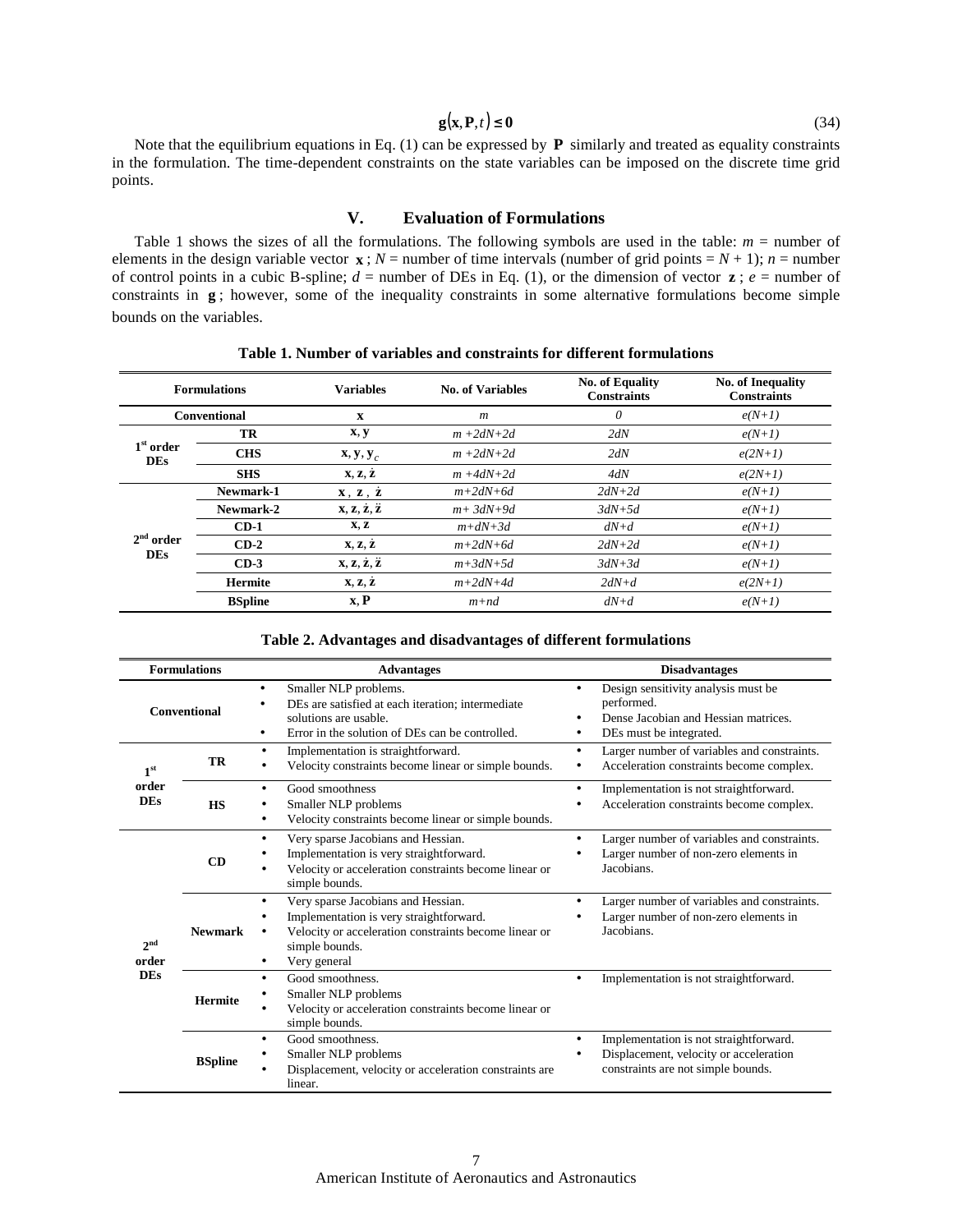Since the objective and constraint functions are all explicit in terms of the optimization variables in the alternate formulations, the gradients of functions can be obtained easily by direct differentiation. Note that the alternate formulations do not require the equations of motion in Eq. (1) to be satisfied exactly at each iteration of the optimization process. It needs to be satisfied only at the final solution point. This has advantage if instabilities occur or no solution exists for certain designs in the design space. Also, unnecessary simulations of the system are avoided at intermediate designs, where it might be difficult to obtain a solution.

 The differences between the simultaneous formulations are discussed in Table 2. For the simultaneous formulations based on the first order DEs, the number of time grid size is usually not very large; therefore, the resulting NLP may not need to be too large. Since most of the methods are based on polynomial interpolations between grid points, only a reasonable number of grid points is needed. Moreover, these methods can provide more accurate solution, provided that multi-step or higher order method are used. As can be seen that the defect equations (i.e., Eqs. (13) and (16)) involve repeated substitutions of the equations of motion (2), if multi-step methods of discretization or higher order polynomial interpolations are used. Thus implementation becomes tedious. Sparsity patterns of those formulations are hard to identify and define. For the constraints involving accelerations, the expressions for some cases become complex, since the equations of motion are embedded in the expressions for accelerations.

 With the second order DEs, since the equations are directly discretized and treated as equality constraints, the complexity of the constraint equations is well defined. The implementation and sparsity pattern are very straightforward. For the finite difference-based methods, e.g., central difference or Newmark's methods, since a small time step is used to guarantee convergence and stability, the number of grid points *N* is usually very large, resulting in large numbers of variables and constraints in the formulations. Large-scale NLP solution algorithms with sparse matrix capabilities are required to solve the simultaneous formulations efficiently. These methods are more suitable for dynamic response that may not necessarily be smooth. The methods treat the acceleration constraints more efficiently. Some aspects of the simultaneous formulations are discussed in details in Section VI, when a design example is solved.

# **VI. Numerical Example**

 All the simultaneous formulations developed in Sections III and IV are applied to a dynamic mechanical example for evaluation. All the simultaneous formulations are solved using the sparse SQP algorithm in SNOPT $^{27}$ , while the conventional formulation is solved using the dense SQP solver in SNOPT. A Dell PC with 2.53 GHz P4 processor and 1.0 GB RAM is used for running the programs and recording the relative CPU times. Each solution case of the example problem was run several times with different starting point and the shortest time was recorded. Results of the examples are listed and compared. Advantages and disadvantages of the formulations are discussed.

#### **A. A 5-DOF Vehicle Suspension System**

A 5-DOF vehicle suspension system<sup>1</sup> is shown in Figure 1, which is the design problem 1 of Example 5.3 on pages 348-354 in Ref. 1. The objective is to minimize the extreme acceleration of the driver's seat (mass  $m_1$ ) for a variety of vehicle speeds and road conditions defined by the functions  $f_1(t)$  and  $f_2(t)$ . The design variables are the spring constants  $k_1$ ,  $k_2$ , and  $k_3$ , and the damping constants  $c_1$ ,  $c_2$ , and  $c_3$ . The total time interval is considered as 2.5 seconds. The motion of the vehicle is also constrained so that the relative displacements between the chassis and the driver's seat, the chassis and the front and rear axles are within given limits.

The optimal design problem is to find  $k_1$ ,  $k_2$ ,  $k_3$ ,  $c_1$ ,  $c_2$ , and  $c_3$  that minimize  $\max_{t \in [0,T]} |z_1(t)|$  for the given road profile  $1^1$ . By introducing an artificial variable  $E$ , the reformulated problem is to minimize  $E$  subject to the state equations, and the following inequality constraints in the time interval  $[0, T]$ :

$$
|\ddot{z}_1(t)| \le E \tag{35}
$$

$$
\left| z_2(t) + \frac{L}{12} z_3(t) - z_1(t) \right| \le 2, \quad 0 \le t \le T
$$
\n(36)

$$
\left| z_4(t) - z_2(t) - \frac{L}{3} z_3(t) \right| \le 5, \quad 0 \le t \le T
$$
\n(37)

$$
\left| z_5(t) - z_2(t) + \frac{2L}{3} z_3(t) \right| \le 5, \quad 0 \le t \le T
$$
\n(38)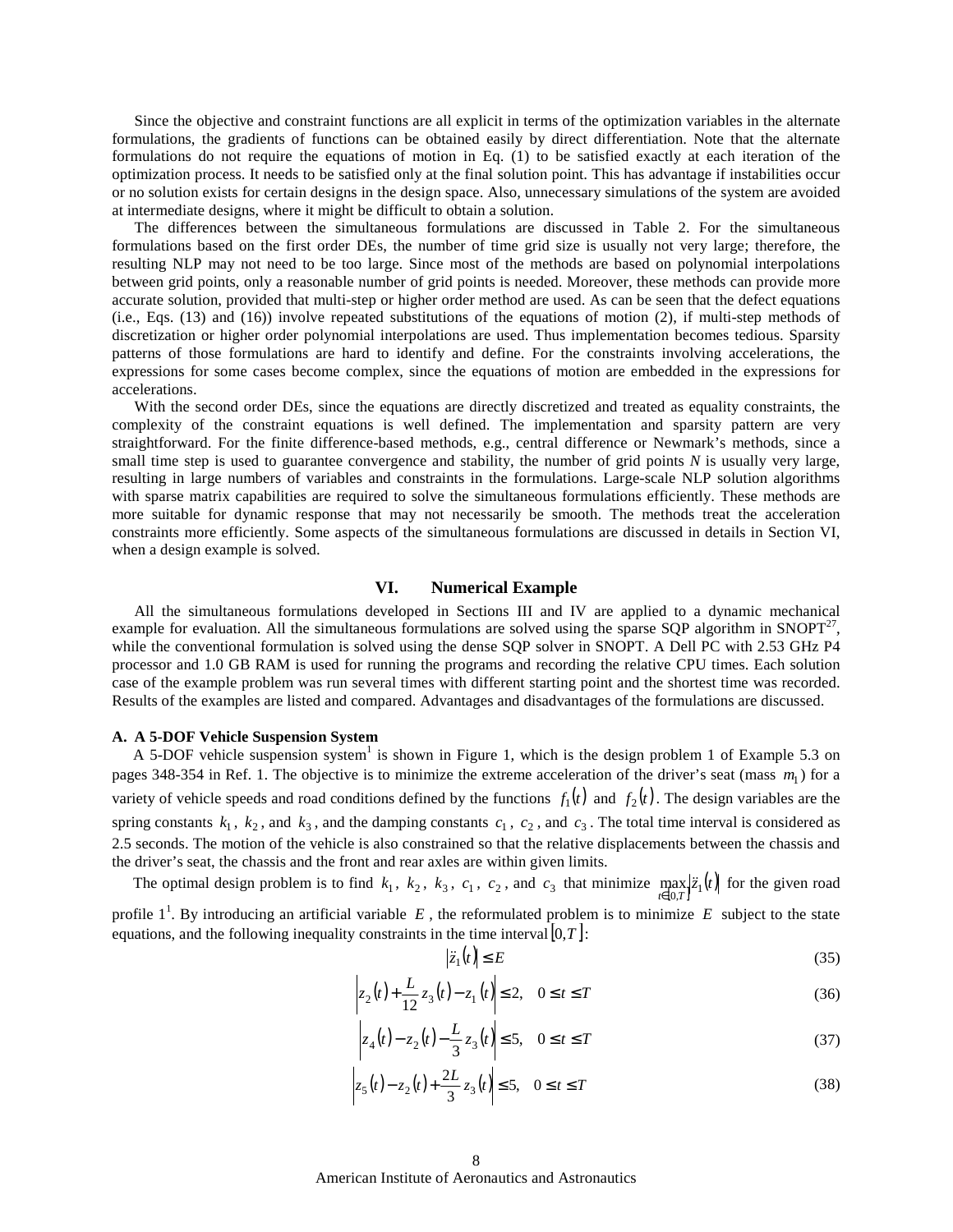$$
|z_4(t) - f_1(t)| \le 2, \quad 0 \le t \le T
$$
\n(39)

$$
\left| z_5(t) - f_2(t) \right| \le 2, \quad 0 \le t \le T \tag{40}
$$

and simple bounds on the design variables. The initial design, lower and upper bounds for the design variable vector  $[k_1, k_2, k_3, c_1, c_2, c_3, E]$ are taken as  $[100, 300, 300, 10, 25, 25, 332.6]$ ,  $[50, 200, 200, 2, 5, 5, 1]$  and  $[500, 1000, 1000, 50, 80, 80, 500]$ , respectively<sup>1</sup>. No special techniques are used to find an initial point for the simultaneous formulations. The starting values for the displacements, velocities, and accelerations are taken as zero. Note that in all the simultaneous formulations, Eq. (35) is treated as a pair of linear inequalities, Eqs. (36) - (38) become linear constraints, and Eqs. (39) and (40) become simple bounds on the variables.



**Figure 1. A 5-DOF vehicle suspension system**

| Table 3. Number of variables and constraints for different formulations |
|-------------------------------------------------------------------------|
|-------------------------------------------------------------------------|

| <b>Formulations</b>       |                | No. of<br><b>Variables</b> | No. of<br><b>Constraints</b> | No. of Non-zero Elements in<br>Jacobian (w. Sparsity) | No. of Non-zero Elements in<br>Jacobian (w/o Sparsity) |  |  |
|---------------------------|----------------|----------------------------|------------------------------|-------------------------------------------------------|--------------------------------------------------------|--|--|
| Conventional              |                |                            | $6N+6$                       | $42N+42$                                              | $42N+42$                                               |  |  |
| $1st$ order<br><b>DEs</b> | TR             | $10N + 17$                 | $15N + 5$                    | $141N+27$                                             | $150N^2 + 305N + 85$                                   |  |  |
|                           | <b>CHS</b>     | $10N + 17$                 | $22N+5$                      | $349N + 27$                                           | $220N^2 + 424N + 85$                                   |  |  |
|                           | <b>SHS</b>     | $20N + 17$                 | $30N + 5$                    | $335N + 27$                                           | $600N^2 + 610N + 85$                                   |  |  |
|                           | Newmark-1      | $10N + 37$                 | $15N + 15$                   | 115N+115                                              | $150N^2 + 705N + 555$                                  |  |  |
|                           | Newmark-2      | $15N + 52$                 | $20N + 30$                   | $119N+164$                                            | $300N^2 + 1490N + 1560$                                |  |  |
| 2 <sup>nd</sup> order     | $CD-1$         | $5N + 22$                  | $10N + 15$                   | $92N+102$                                             | $50N^2 + 295N + 330$                                   |  |  |
| <b>DEs</b>                | $CD-2$         | $15N + 37$                 | $20N + 25$                   | $111N+126$                                            | $300N^2 + 1115N + 925$                                 |  |  |
|                           | $CD-3$         | $15N + 32$                 | $20N + 20$                   | $109N + 109$                                          | $300N^2 + 940N + 640$                                  |  |  |
|                           | <b>Hermite</b> | $10N + 27$                 | $22N+10$                     | $160N + 85$                                           | $220N^2 + 694N + 270$                                  |  |  |
|                           | <b>BSpline</b> | $5N+22$                    | $12N + 22$                   | $148N + 178$                                          | $60N^2 + 374N + 484$                                   |  |  |

## **B. Discussion of Results**

# *1. Sizes of optimization problem*

 Table 3 lists the sizes of the problems for different formulations. For the conventional formulation, the size of the design problem is well defined. The number of variables is 7 in the design example. This is a quite small problem in terms of numerical optimization. In the alternative formulations, there are large numbers of variables, depending on the number of time grid points chosen. If the number of grid points is large, the resulting optimization problem may include hundreds and even thousands of variables, which may make the problem ill-conditioned sometimes. This is the major disadvantage of these alternative formulations. Even though the alternative formulations are quite sparse, the storage requirement is still higher than that for the conventional one, as can be seen in Tables 3.

#### *2. Number of time steps*

 It is obvious that the number of time steps used in the numerical solution process can affect the final solution and performance of the formulations. If the step size is too large, the time-dependent constraints may have larger violation between the grid points, and the optimal solution will not be accurate. If the step size is too small, the sizes of the alternative formulations become very large which requires additional calculations and computer storage. To evaluate the performance of various formulations, a few different grid sizes  $(N = 100, 300,$  and 500) are tried for the example and the final optimization results, the numbers of iterations and CPU efforts for different grid sizes are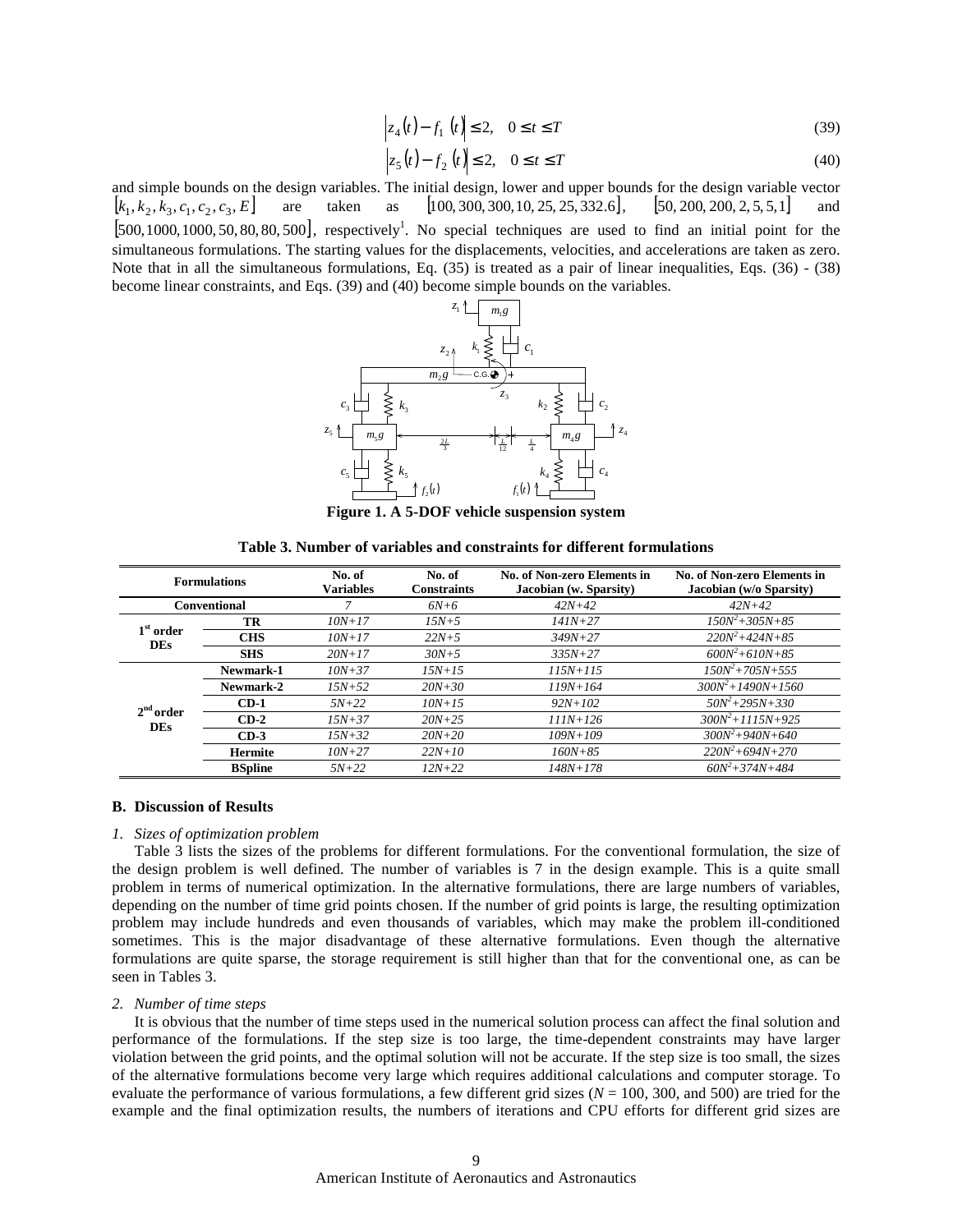summarized in Tables 4 and 5.

 Table 4 gives the final optimum solutions with different formulations for *N*=300. The final objective values of the design example are listed in Table 5. It is seen that various simultaneous formulations work well and optimal solutions are obtained. The optimum solutions obtained by the conventional and simultaneous formulations in this study are slightly better than those available in the literature. Most of the formulations converged to a slightly lower objective function value for  $N = 100$  compared to the solution with  $N = 300$  and 500. This indicates that there was some violation of the constraints between the grid points when  $N = 100$  was used.

|                                     | <b>Formulations</b>            | E      | $k_1$ | k <sub>2</sub> | $k_3$  | c <sub>1</sub> | $c_2$ | $c_3$ |
|-------------------------------------|--------------------------------|--------|-------|----------------|--------|----------------|-------|-------|
| <b>Conventional</b> [1]             |                                | 257.40 | 50.00 | 200.00         | 241.90 | 12.89          | 77.52 | 80.00 |
|                                     | <b>Conventional</b>            | 254.56 | 50.00 | 200.00         | 200.00 | 45.45          | 77.35 | 80.00 |
|                                     | TR                             | 254.91 | 50.00 | 200.00         | 200.00 | 20.10          | 76.95 | 80.00 |
| 1 <sup>st</sup> order<br><b>DEs</b> | <b>CHS</b>                     | 255.82 | 50.00 | 200.00         | 200.00 | 50.00          | 77.39 | 80.00 |
|                                     | <b>SHS</b>                     | 255.74 | 50.00 | 200.00         | 200.00 | 31.42          | 77.19 | 80.00 |
|                                     | $CD-1$                         | 254.69 | 50.00 | 200.00         | 200.00 | 19.97          | 76.99 | 80.00 |
|                                     | $CD-2$                         | 254.38 | 50.00 | 200.00         | 200.00 | 45.23          | 77.39 | 80.00 |
|                                     | $CD-3$                         | 254.38 | 50.00 | 200.00         | 200.00 | 45.23          | 77.39 | 80.00 |
|                                     | Newmark-1 (Const. ace.)        | 254.69 | 50.00 | 200.00         | 200.00 | 19.97          | 76.99 | 80.00 |
| $2nd$ order                         | <b>Newmark-1 (Linear ace.)</b> | 254.84 | 50.00 | 200.00         | 200.00 | 20.06          | 76.96 | 80.00 |
| <b>DEs</b>                          | Newmark-2 (Const. ace.)        | 254.69 | 50.00 | 200.00         | 200.00 | 19.97          | 76.99 | 80.00 |
|                                     | <b>Newmark-2 (Linear ace.)</b> | 254.56 | 50.00 | 200.00         | 200.00 | 45.61          | 77.36 | 80.00 |
|                                     | Newmark-2 (Ave. ace.)          | 254.91 | 50.00 | 200.00         | 200.00 | 20.10          | 76.95 | 80.00 |
|                                     | <b>Hermite</b>                 | 254.55 | 50.00 | 200.00         | 200.00 | 28.44          | 77.15 | 80.00 |
|                                     | <b>BSpline</b>                 | 254.65 | 50.00 | 200.00         | 200.00 | 50.00          | 77.41 | 80.00 |

**Table 4. Final results of design example (***N***=300)** 

 Since different approximations of state variables are introduced in the simultaneous formulations, the quality of the final solutions is different. Note that the quality of the final solution depends on the approximation made between the state variables. In this work, the finite difference based methods, such as CDs and Newmarks provide similar performance in terms of the final optimal solutions, numbers of iterations and computing efforts. In order to have good results, the number of grid points usually needs to be large. The second order Hermite and Bspline formulations do not provide better accuracy with small a number of time grid points, because the equations of motion constraints are only imposed at the discrete time grid points, and no intermediate points for constraints are considered.

 For simultaneous formulations based on first order DEs, such as CHS and SHS, the optimal solutions with *N* = 100 are already very good. This can be explained by the piecewise cubic polynomial approximations for both the generalized displacements and velocities, and the imposing of constraints at the center of each time step. These provide accurate approximations for the state variables; therefore, for CHS and SHS to reach similar accuracy of optimal solutions as other alternative formulations, a smaller number of time steps *N* is needed. Although SHS is easier to implement than CHS, due to the inclusion of more variables, the overall performances of CHS and SHS are similar. TR usually performs better than CHS or SHS with respect to the computational efforts for various *N*, because of simpler expressions of constraints and the exclusion of constraints or variables at the centers of time steps. However since the approximation is not as good as those by CHS or SHS, the optimal solution obtained by TR for  $N = 100$  is not as good, either.

 Table 5 contains comparison of the numbers of iterations and CPU efforts for different grid sizes. It shows that as the number of grid points is increased the computational effort with all the alternative formulations increases; the increase being more dramatic for larger *N*. Although the numbers of iterations needed for the alternative formulations are mostly in the range of 20~40, the CPU/iteration is quite large, and becomes larger as the size of the optimization problem increases. However, the CPU effort for the conventional formulation keeps relatively stable for various *N*. It is seen that the alternative formulations are more efficient and require less CPU effort than the conventional formulation when the number of time grid points is small ( $N = 100$ ), except for CHS and SHS. For  $N =$ 300, only CD-1 is more efficient than the conventional formulation, and with  $N = 500$ , the conventional formulation is the most efficient one among all the formulations. This can be explained by the sizes of the formulations. When the number of time grid points becomes large, there are much more optimization variables and constraints in the alternative formulations which makes the convergence slow. Apparently, the QP solver for calculation of the search direction becomes less efficient as the numbers of variables and constraints increase. Therefore, better QP solvers for large sparse problems need to be developed.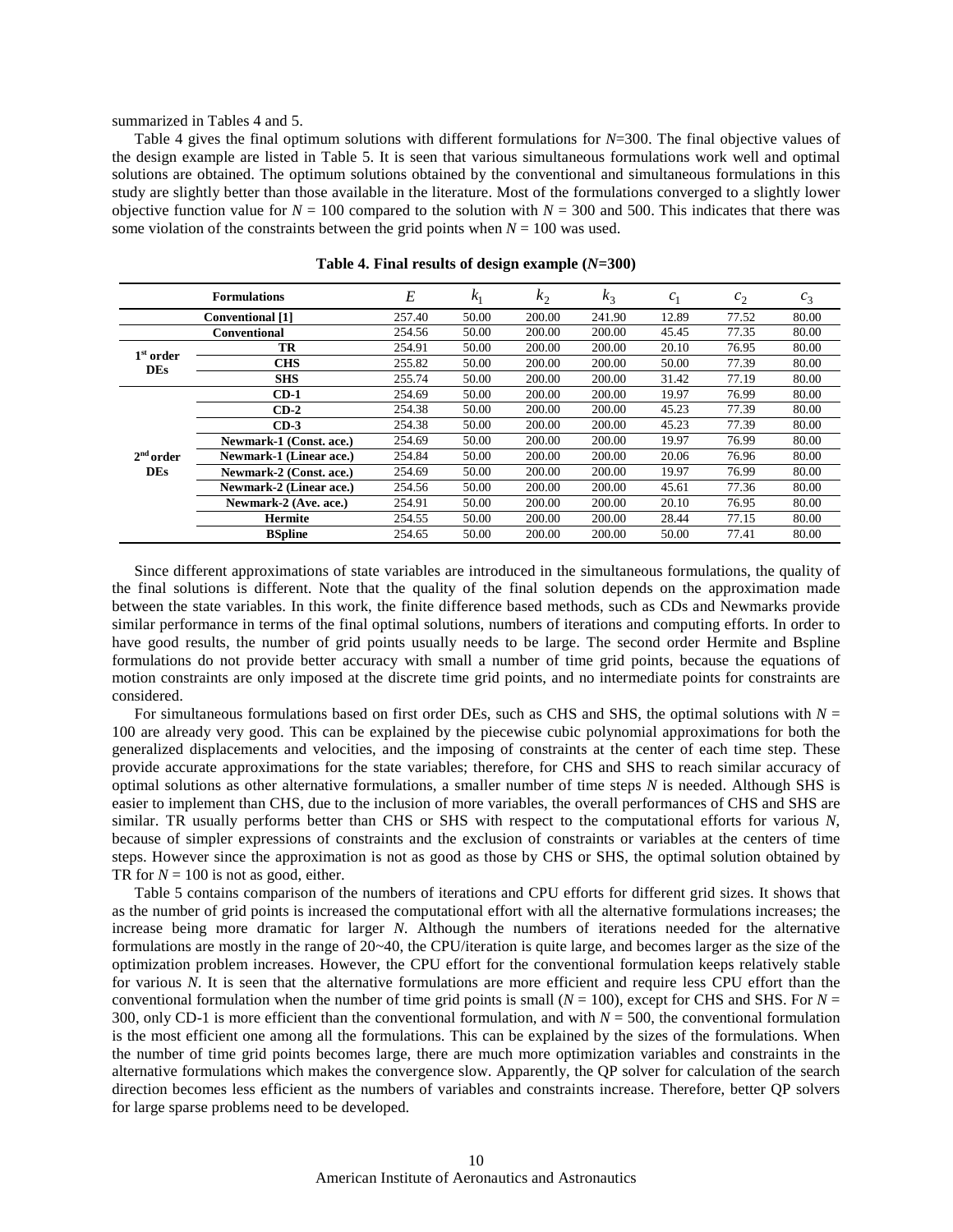## *3. Advantages and disadvantages of formulations*

 The main advantages of the simultaneous formulations for dynamic systems are as follows. (i) The equations of motion for the system need not be integrated explicitly. They need to be satisfied only at the final solution point. This has advantage if instabilities occur or no solution exists for certain designs in the design space. Also, unnecessary simulations of the system are avoided at intermediate designs, where it might be difficult to obtain a solution. (ii) Design sensitivity analysis of the systems (which is quite tedious and difficult to implement) is not needed since all the problem functions are explicit in terms of the variables. (iii) The inclusion of more state variables in the formulations simplifies the constraint expressions and computer implementations. Some constraints may become linear or simple bounds on the variables, such as the constraints on the displacements, velocities and accelerations. The gradients of the linear constraints in the simultaneous formulations can be programmed independently and calculated only once in the solution process. A major disadvantage of the simultaneous formulations is that the optimization problem is very large and large-scale sparse NLP methods are needed. Also, since the simultaneous formulations include different types of variables, which have different orders of magnitudes, scaling of some of the variables is necessary to reduce numerical difficulties.

|                     | <b>Formulations</b>            | <b>Final objective values</b> |           |           | <b>Numbers of iterations</b> |           |           | CPU time (Sec.) |           |           |
|---------------------|--------------------------------|-------------------------------|-----------|-----------|------------------------------|-----------|-----------|-----------------|-----------|-----------|
|                     |                                |                               | $N = 300$ | $N = 500$ | $N = 100$                    | $N = 300$ | $N = 500$ | $N = 100$       | $N = 300$ | $N = 500$ |
| <b>Conventional</b> |                                | 252.81                        | 254.56    | 254.71    | 23                           | 29        | 22        | 13.6            | 23.2      | 17.8      |
| $1st$ order         | TR                             | 253.09                        | 254.91    | 254.73    | 21                           | 32        | 43        | 4.8             | 51.3      | 117.5     |
| <b>DEs</b>          | <b>CHS</b>                     | 255.00                        | 254.81    | 254.78    | 34                           | 190       | 18        | 24.6            | 323.9     | 465.3     |
|                     | <b>SHS</b>                     | 254.31                        | 254.74    | 254.85    | 20                           | 27        | 38        | 32.4            | 288.0     | 539.5     |
|                     | $CD-1$                         | 251.24                        | 254.69    | 254.74    | 23                           | 27        | 18        | 4.3             | 12.1      | 74.4      |
|                     | $CD-2$                         | 252.57                        | 254.38    | 254.96    | 10                           | 23        | 26        | 4.9             | 46.4      | 172.8     |
|                     | $CD-3$                         | 251.24                        | 254.38    | 254.64    | 24                           | 20        | 38        | 10.9            | 49.1      | 116.8     |
|                     | Newmark-1 (Const. ace.)        | 251.24                        | 254.69    | 254.64    | 22                           | 30        | 35        | 5.9             | 38.4      | 180.3     |
| $2nd$ order         | <b>Newmark-1 (Linear ace.)</b> | 252.45                        | 254.84    | 255.01    | 26                           | 42        | 31        | 7.3             | 51.8      | 227.8     |
| <b>DEs</b>          | Newmark-2 (Const. ace.)        | 251.24                        | 254.69    | 254.96    | 48                           | 22        | 12        | 8.4             | 54.8      | 64.5      |
|                     | Newmark-2 (Linear ace.)        | 252.45                        | 254.56    | 254.80    | 30                           | 37        | 21        | 7.8             | 84.5      | 142.4     |
|                     | Newmark-2 (Ave. ace.)          | 253.09                        | 254.91    | 254.73    | 20                           | 21        | 29        | 9.0             | 58.0      | 171.7     |
|                     | <b>Hermite</b>                 | 252.51                        | 254.55    | 255.02    | 37                           | 28        | 17        | 8.3             | 211.5     | 406.3     |
|                     | <b>BSpline</b>                 | 251.95                        | 254.65    | 254.95    | 30                           | 26        | 24        | 6.1             | 72.0      | 209.3     |

**Table 5. Final objective values, numbers of iterations and computing efforts for different formulations** 

#### *4. Scaling of variables*

 In most alternative formulations, velocity and acceleration variables are normalized by positive numbers. These normalizers are comparable to the velocity and acceleration limits. If the generalized displacements have large difference in their orders of magnitude, e.g., rotations and translations, some variables, such as the rotations may also need to be scaled. This is true for the rotational degrees of freedoms in the example. The current scaling option in SNOPT works fine only if a good starting point is provided or the problem is not too nonlinear. Efficient automatic scaling procedures need to be developed and incorporated into the alternative formulations.

#### *5. Other formulations*

 It is clear that other simultaneous formulations are possible. These are based on different discretization techniques of the first or second-order DEs, such as the Runge-Kutta formula for numerical solution of first order  $\text{DEs}^{14,20,26}$ , and piecewise higher degree polynomial approximations of state variables for first order  $\text{DEs}^{16}$ . However, these multi-step methods or higher degree of polynomials may result in significant complexity of numerical implementation for the simultaneous formulations, which is not desired. The application of these methods for transient dynamic optimization needs further evaluation.

# **VII. Concluding Remarks**

 Simultaneous formulations for optimization of transient dynamic mechanical system were described and evaluated. Different state variables or their parametric approximations were treated as optimization variables in the formulations, i.e., generalized displacements, velocities and accelerations. Therefore the discretized state equations (DEs), either in the first or second order forms could be treated as equality constraints in the optimization process. By introducing more variables into the formulations, the forms of the constraints and their derivatives were changed. The formulations were implemented with a sparse NLP code for evaluation. The simultaneous formulations had more variables and constraints, although the constraints had simpler form compared to the conventional formulation. Therefore an optimization algorithm for large numbers of variables and constraints was used to solve the problem.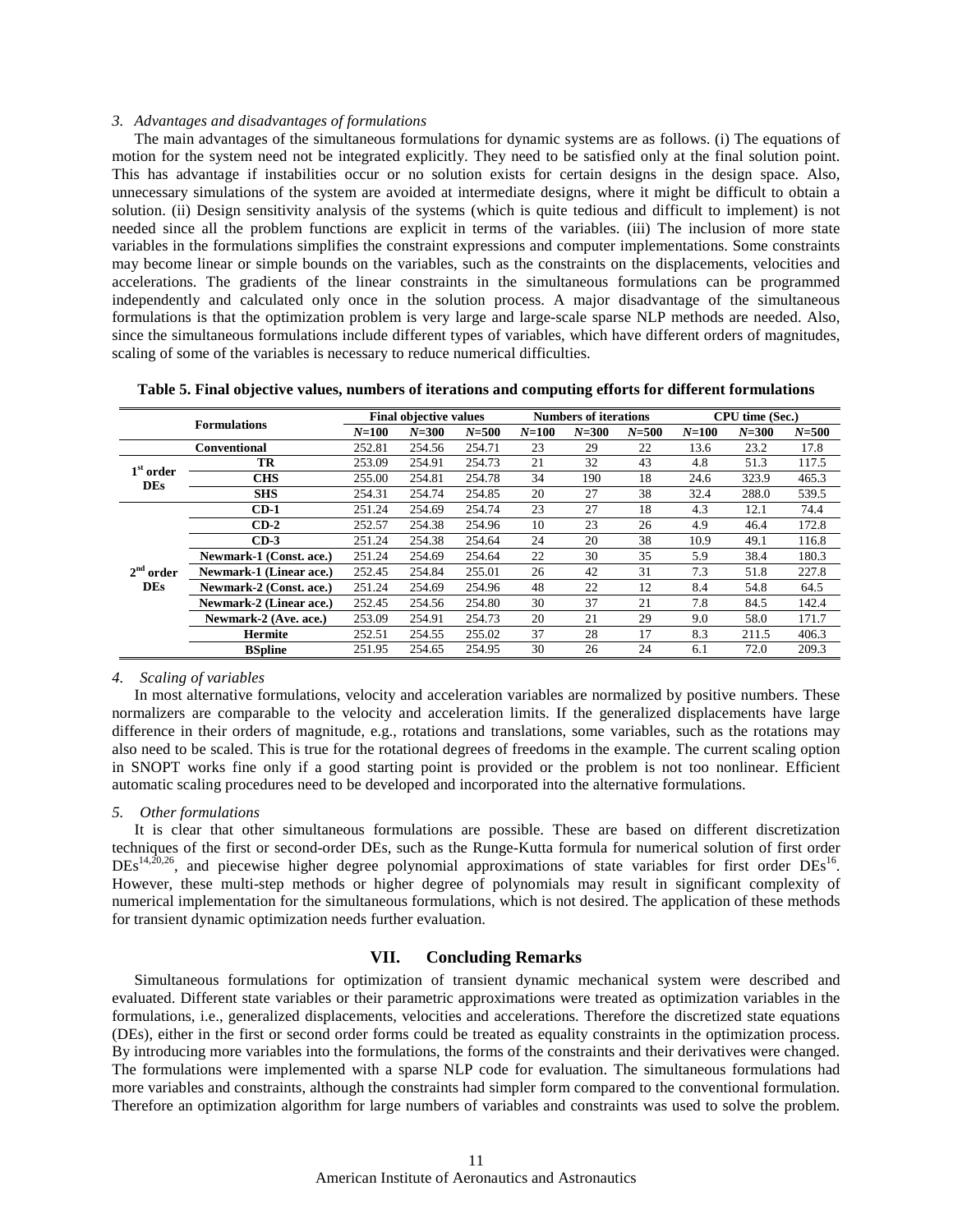The solutions for one sample problem were obtained and compared. In terms of CPU times, most SAND formulations outperform the conventional formulation for small number of time grid points. When the problem size is too large, the sparse QP subproblem solver becomes slow to converge, resulting in much more computational effort than the conventional formulation.

 The simultaneous formulations represent a fundamental shift in the way analysis and design optimization of dynamic systems are currently treated. This shift in paradigm needs to be further investigated. The exploitation of the matrix sparsity, decomposition schemes, efficient solution methods of sparse QP subproblems, and parallel algorithms for the alternative SAND formulations need to be further studied, developed and combined for much broader practical applications of these formulations.

#### **Acknowledgement**

 Support for this research provided by the Virtual Soldier Research program at the University of Iowa, is gratefully acknowledged.

#### **References**

<sup>1</sup>Haug, E.J. and Arora, J.S., *Applied Optimum Design, Mechanical and Structural Systems*, John Wiley & Sons, Inc., New York, 1979.

<sup>2</sup>Grandhi, R.V., Haftka, R.T. and Watson, L.T., "Design-oriented identification of critical times in transient response," *AIAA J.*, Vol. 24, 1986, pp. 649-656.

<sup>3</sup>Lim, O.K. and Arora, J.S., "Dynamic response optimization using an active set RQP algorithm," *International Journal for Numerical Methods in Engineering*, Vol. 24(10), 1987, pp. 1827-1840.

<sup>4</sup>Kim, M.-S. and Choi, D.-H., "Min-Max dynamic response optimization of mechanical systems using approximate augmented Lagrangian," *International Journal for Numerical Methods in Engineering*, Vol. 43, 1998, pp. 549-564.

<sup>5</sup>Arora, J.S., "Optimization of structures subjected to dynamic loads," in *Structural Dynamic Systems Computational Techniques and Optimization: Optimization Techniques*, edited by Leondes, C.T., Gordon and Breach Science Publishers, 1999, pp. 1-72.

<sup>6</sup>Hsieh, C.C. and Arora, J.S., "Design sensitivity analysis and optimization of dynamic response," *Applied Mathematics and Optimization*, Vol. 43(2), 1984, pp. 195-219.

<sup>7</sup>Choi, W.S. and Park, G.J., "Structural optimization using equivalent static loads at all time intervals," *Computer Methods in Applied Mechanics and Engineering*, Vol. 191(19-20), 2002, pp. 2077-2094.

<sup>8</sup>Kang, B.S., Park, G.J. and Arora, J.S., "Optimization of flexible multibody dynamic systems using the equivalent static load method," *AIAA J.*, Vol. 43(4), 2005, pp. 846-852.

<sup>9</sup>Wang, Q. and Arora, J.S. "Alternative formulations for transient dynamic response optimization," *AIAA J.* **43**(10), 2188- 2195.

<sup>10</sup>Haftka, R.T., "Simultaneous analysis and design," *AIAA Journal*, Vol. 23(7), 1985, pp. 1099-1103.

<sup>11</sup>Orozco, C.E. and Ghattas, O.N., "Sparse approach to simultaneous analysis and design of geometrically nonlinear structures," *AIAA Journal*, Vol. 30, 1992, pp. 1877-1885.

<sup>12</sup>Arora, J.S. and Wang, Q., "Review of formulations for structural and mechanical system optimization," *Structural and Multidisciplinary Optimization*, to appear, 2005.

<sup>13</sup>Hargraves, C.R. and Paris, S.W., "Direct trajectory optimization using nonlinear programming and collocation," *J. Guidance, Cont. Dyn.* Vol. 10(4), 1987, pp. 338-342.

<sup>14</sup>Enright, P.J. and Conway, B.A., "Discrete approximation to optimal trajectories using direct transcription and nonlinear programming," *J. Guidance, Cont. Dyn.* Vol. 15(4), 1992, pp. 994-1002.

<sup>15</sup>Betts, J.T. and Huffman, W.P., "Application of sparse nonlinear programming to trajectory optimization," *J. Guidance*, *Cont. Dyn.* Vol. 15(1), 1993, pp 198-206.

<sup>16</sup>Herman, A.L. and Conway, B.A., "Direct optimization using collocation based on high-order Gauss-Lobatto quadrature rules," *J. Guidance, Cont. Dyn.* Vol. 19(3), 1995, pp. 592-599.

<sup>17</sup>von Stryk, O. and Bulirsch, R., "Direct and indirect methods for trajectory optimization," *Annals of Operations Research*, Vol. 37, 1992, pp. 357-373.

<sup>18</sup>Cervantes, A. and Biegler, L.T., "Large-scale DAE optimization using a simultaneous NLP formulation," *AIChE Journal*, Vol. 44(5), 1998, pp. 1038-1050.

 $19$ Cervantes, A.M., Wächter, A., Tütüncü, R.H. and Biegler, L.T., "A reduced space interior point strategy for optimization of differential algebraic systems," *Computers and Chemical Engineering*, Vol. 24(1), 2000, pp. 39-51.

<sup>20</sup>Betts, J.T., "Survey of numerical methods for trajectory optimization," *J. Guidance, Cont. Dyn.* Vol. 21(2), 1998, pp 193- 207.

<sup>21</sup>Barclay, A., Gill, P.E. and Rosen, J.B., *SQP methods and their application to numerical optimal control*, Report NA 97-3, Department of Mathematics, University of California, San Diego, 1997.

<sup>22</sup>Betts, J.T., "Very low-thrust trajectory optimization using a direct SQP method," *Journal of Computational and Applied Mathematics*, Vol. 120(1), 2000, pp. 27-40.

<sup>23</sup>Bathe, K.-J., *Finite Element Procedures in Engineering Analysis*, Prentice-Hall Inc., Englewood Cliffs, New Jersey, 1982.